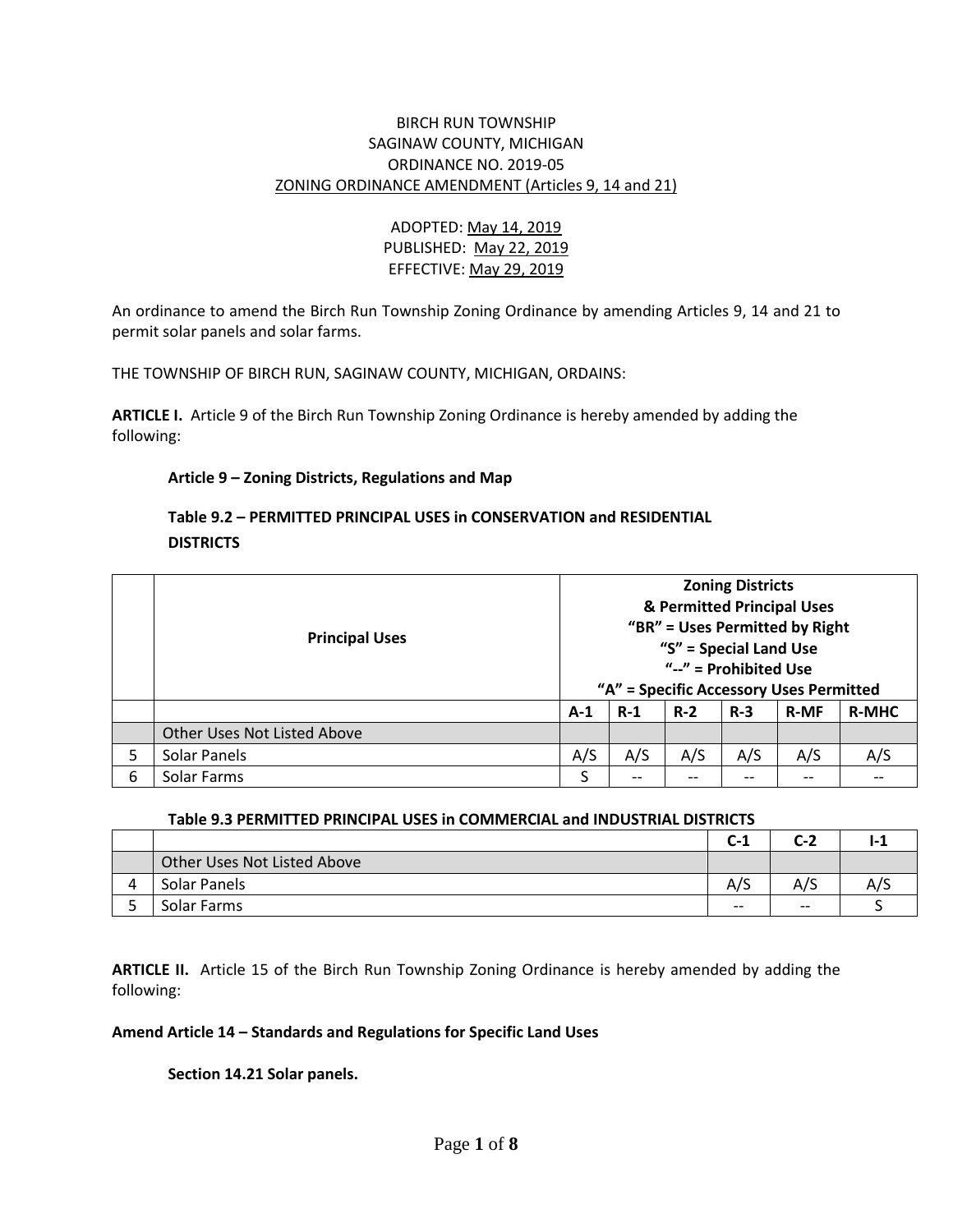The solar panels for private use may be permitted by right as an accessory use in all zoning districts provided it complies with the following requirements, however freestanding panels exceeding the requirements outline in subsection D below will require approval of a special land use.

- A. Freestanding Panels
	- 1. Freestanding solar panels shall not be located in the front or side yard;
	- 2. All freestanding solar panels shall be regulated as an accessory structure and shall meet all applicable accessory building requirements of the ordinance;
	- 3. No freestanding solar panel shall be permitted to exceed a height of fifteen (15) feet;
- B. Roof or Structural Mounted Panels including solar shingles
	- 1. Shall not project more than two (2) feet above the roof line. However, the solar panel when installed shall not exceed the maximum height allowed in the Zoning District. The use of flat mount solar panels or solar shingles are preferred;
	- 2. May be constructed on any roof surface of an existing structure.
	- 3. Shall not be located within three (3) feet of any peak, eave or valley to maintain adequate accessibility.
- C. Requirements for All Panels
	- 1. The solar panels, solar shingles and arrays of panels shall be reviewed by the Fire Department.
	- 2. The panel array shall be fitted with an automatic shut off or breaker switch as approved by the Fire Department to isolate the panels in case of fire.
	- 3. The Fire Department shall keep on file the type of system that the solar panel array is a part of, either photovoltaic or thermal.
	- 4. All panels shall have tempered, non-reflective surfaces.
	- 5. It shall be shown that all panels are adequately secured to the surface upon which they are mounted and that the mounting structure has the capability of supporting the panels.
	- 6. Solar energy equipment shall be repaired or replaced within three months of becoming nonfunctional.
	- 7. Each system shall conform to applicable industry standards including those of the American National Standards Institute (ANSI).
	- 8. Solar energy collectors and installation and uses shall comply with construction code, electrical code, and other state requirements.
- D. Accessory Use Solar Panels Requiring Special Land Use Approval
	- 1. Free standing solar panels used accessory to a non-agricultural use shall require special land use approval if they do not meet the setback or placement criteria of Section 20.20.B of this ordinance or exceed the square footage for accessory structures outlined in Section 20.20.D of this zoning ordinance.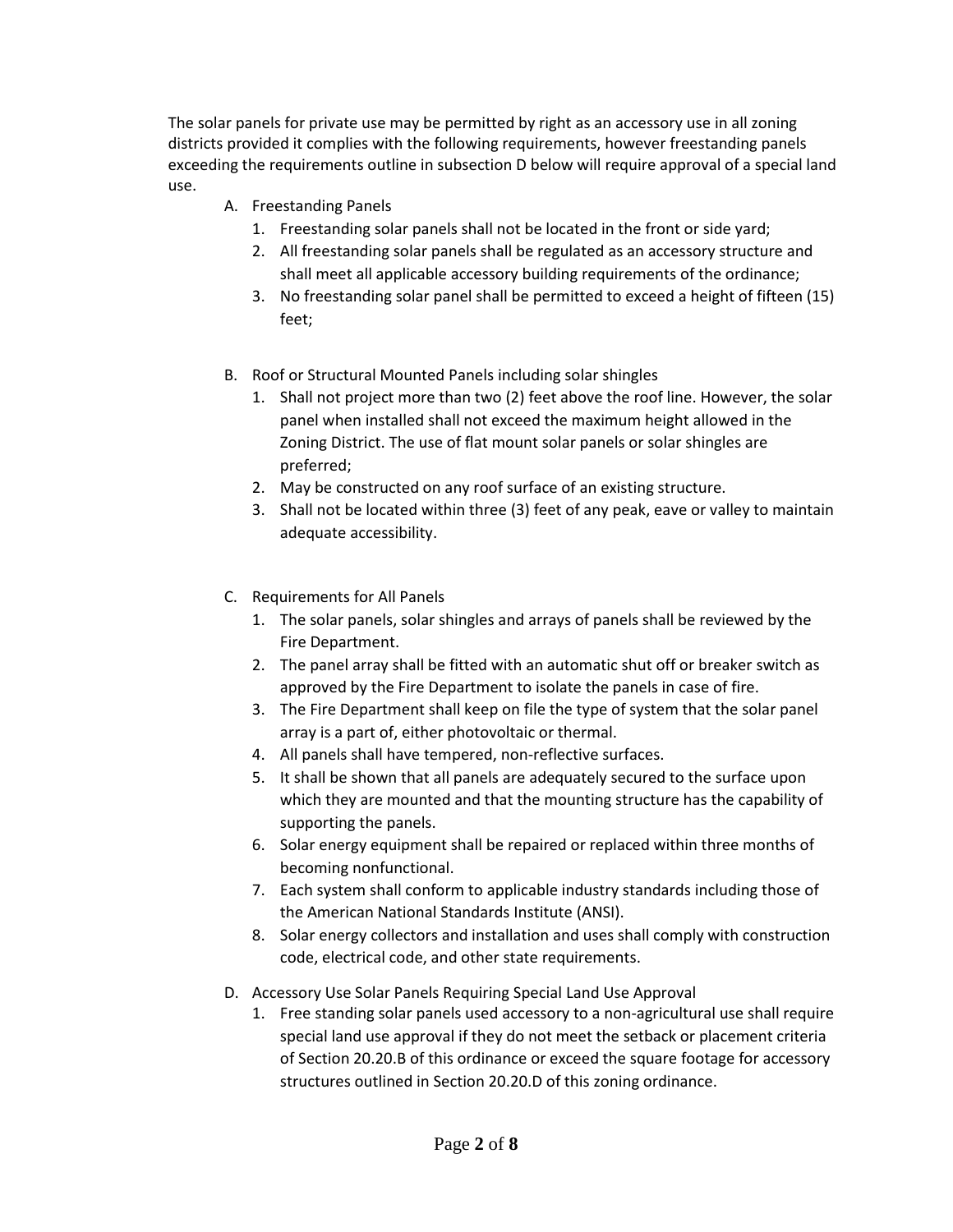2. Free standing solar panels used accessory to an agricultural use shall require special land use approval if they do not meet the setback or placement criteria of Section 20.20.B of this ordinance or exceed the square footage for accessory structures outlined in Section 20.20.D of this zoning ordinance, with the exception that on a parcel 4 acres or greater the maximum square footage allowed by right will be lesser of 2.9% of the lot or 6,000 square feet, including any other accessory buildings on the property.

#### **Section 14.22 Solar Farms.**

Solar farms shall be permissible in the A-1, and I-1 zoning districts subject to special use permit approval:

A. Solar Farms – Required additional Information

In addition to the information required for site plans outlined in Section 4.04 of this ordinance, applications for Solar Farms shall include the following:

- 1. Project Description and Rationale. Identify the type, size, rated power output, performance, safety and noise characteristics of the system including the transmission line/grid connection for the project. Identify the project construction time frame, project life, development phases (and potential future expansions) and likely markets for the generated energy.
- 2. Visual Impacts. Graphically demonstrate the visual impact of the project using photos or renderings of the project with consideration given to setbacks and proposed landscaping.
- 3. Environmental Analysis. Identify any impacts on water and air quality and supply for the area.
- 4. Waste. Identify any solid or hazardous waste generated by the project.
- 5. Lighting. Provide plans showing all lighting within the facility.
- 6. Transportation Plan. Provide a proposed access plan during construction and operational phases.
- 7. Show proposed project service road ingress and egress locations onto adjacent roadways and the layout of the facility service road system.
- 8. Public Safety. Identify emergency and normal shutdown procedures. Identify potential hazards to adjacent properties, public roadways and to the general public that may be created.
- 9. Sound Limitations. Identify noise levels at the property lines of the project when completed and operational.
- 10. Telecommunications Interference. Identify any electromagnetic fields and communications interference that may be generated by the project.
- 11. Decommissioning. Provide a Decommissioning Plan acceptable to the Planning Commission to ensure that structures and appurtenances are properly decommissioned upon the end of their operational life, inoperability or improvement abandonment.
	- a. A Decommissioning Plan shall be submitted for review and approval detailing the expected duration of the project, how the improvements will be decommissioned, a Professional Engineer's estimated cost of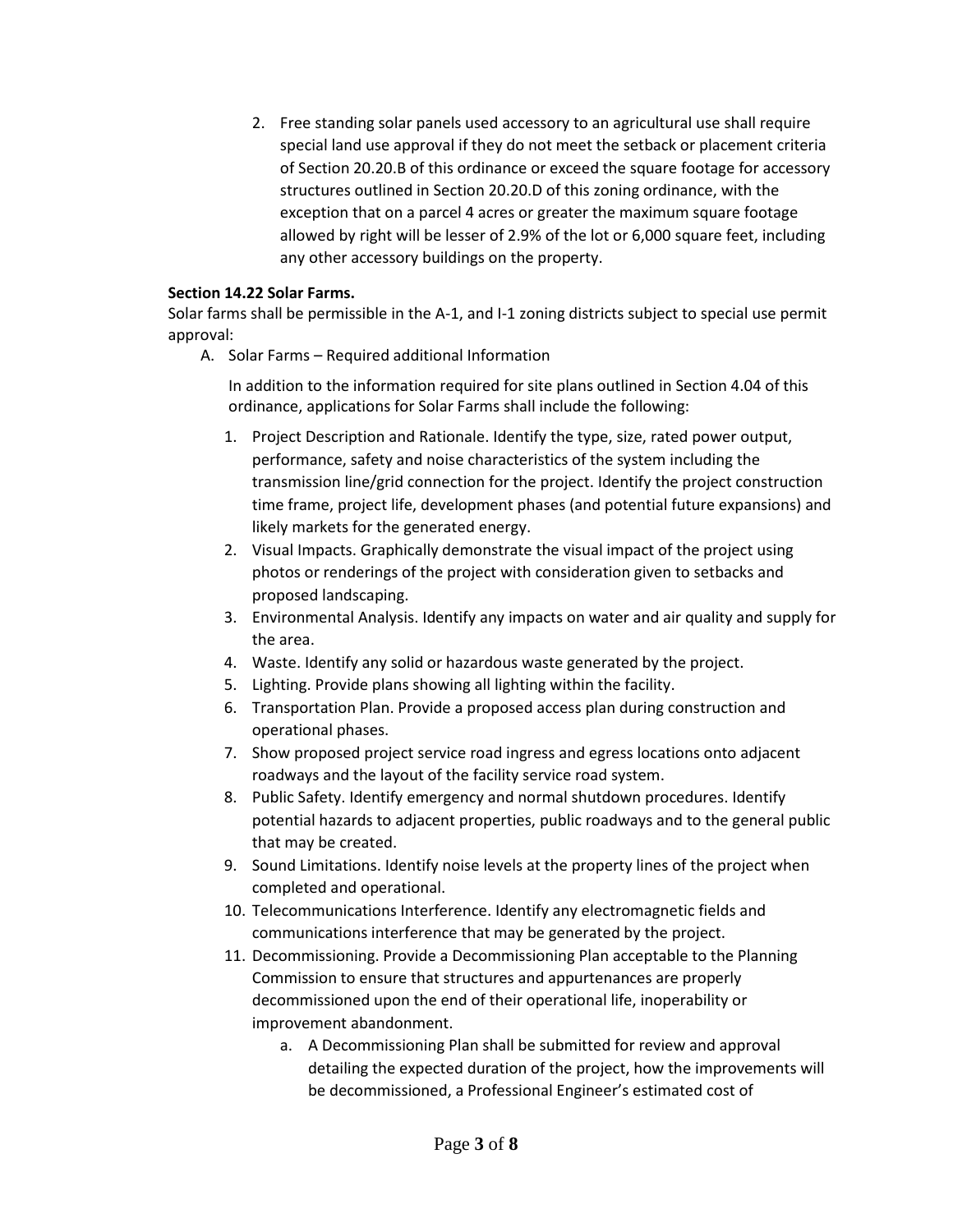decommissioning, the financial resources to be used to accomplish decommissioning, and the surety bond holder with which the financial resources shall be deposited.

- b. The decommissioning plan shall also include an agreement between the applicant and the Township that includes, but is not limited to the following conditions:
	- 1) The financial resources for decommissioning shall be in the form of a surety bond with a replenishment obligation and shall be deposited by a bonding agent acceptable to Birch Run Township.
	- 2) The financial resources for decommissioning shall be 125% of the estimated removal and restoration cost. The Planning Commission shall require independent verification of the adequacy of this amount from a Professional Engineer.
	- 3) The Planning Commission shall annually review the amounts deposited for removal, site restoration, and administration costs are adequate for these purposes. If the Planning Commission determines that these amounts are not adequate, the Township shall require the owner/operator to make additional deposits to increase the amount of the surety bond to cure such inadequacy.
	- 4) The Township shall have access to the surety bond funds for the expressed purpose of completing decommissioning. If decommissioning is not completed by the applicant within one (1) year of the end of project life, inoperability of the solar farm or facility abandonment. Surety bond funds may be used for administrative fees and costs associated with decommissioning.
	- 5) The Township is granted the right of entry onto the site, pursuant to reasonable notice, to effect or complete decommissioning.
	- 6) The Township is granted the right to seek injunctive relief to effect or complete decommissioning, as well as the Township's right to seek reimbursement from the applicant or applicant's successor for decommissioning costs in excess of the surety bond amount and to file a lien against any real estate owned by applicant or applicant's successor, or in which they have an interest, for the amount of the excess, and to take all steps allowed by law to enforce said lien.
- B. Solar Farms Design Requirements

The solar farms shall comply with the following requirements

1. Solar Panels. The solar panels used in a solar farm shall comply with the requirements in Section 14.21.C of this ordinance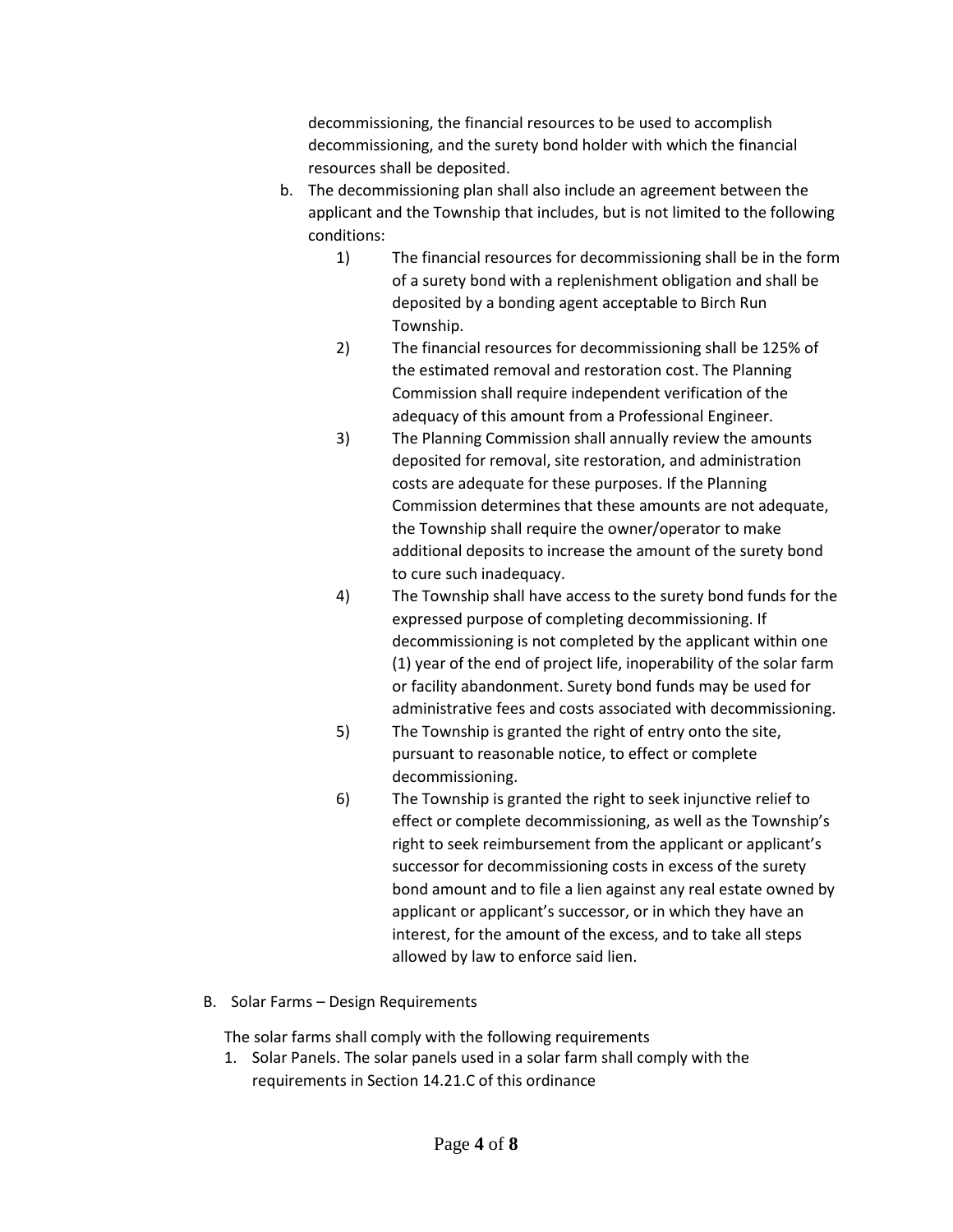- 2. Setbacks. All Photovoltaic (PV) systems and support structures associated with such facilities (excluding perimeter fencing) shall be setback a minimum of two hundred (200) feet from any habitable structure or one hundred (100) feet from a property line, whichever is greater.
- 3. Lighting. No light may adversely affect adjacent parcels. All lighting must be shielded from adjoining parcels.
- 4. Buffering. Solar farms shall install landscaping as required by Section 17.04 of the zoning ordinance, provided the Planning Commission may require modifications to these requirements including the use of fencing or other screening and buffering techniques as determined necessary to adequately screen the solar farm from surrounding land uses.
- 5. Decommissioning
	- a. Any solar farm that is not operated or found to be inoperable due to disrepair for a continuous period of six (6) months shall be considered abandoned. If it is found that a solar farm is abandoned, the Planning Commission upon notice by the Zoning Administrator, shall provide written notice to the applicant/owner/operator of a hearing before the Planning Commission to hear evidence that the solar farm should not be decommissioned.
	- b. If a solar farm is repaired, a Professional Engineer (hired at the expense of the owner or operator) shall certify the solar fam's safety prior to the resumption of operation.
	- c. Within ninety (90) days of the hearing where the Planning Commission has determined that a solar farm is abandoned or inoperable, the owner/operator shall obtain a demolition permit to remove any solar farm.
	- d. Failure to obtain a demolition permit within the 90-day period provided in this subsection shall be grounds for the Township to remove the solar farm at the Owner's expense.
	- e. Decommissioning shall include removal of all equipment associated with the solar farm including all materials above and below ground, up to four (4) feet in depth. The site shall be restored to a condition that reflects the specific character of the site including topography, vegetation, soils, drainage, and any unique environmental features.
		- 1) The restoration shall include: road repair and hazardous waste cleanup, if any, all re-grading, soil stabilization, and re-vegetation necessary to return the subject property to a stable condition consistent with conditions existing prior to establishment of the wind energy system.
		- 2) The restoration process shall comply with all state, county, or local erosion control, soil stabilization and/or runoff requirements or ordinances and shall be completed within one (1) year.
		- 3) Extensions may be granted upon request to the Planning Commission prior to that expiration of the one (1) year requirement for completed decommissioning.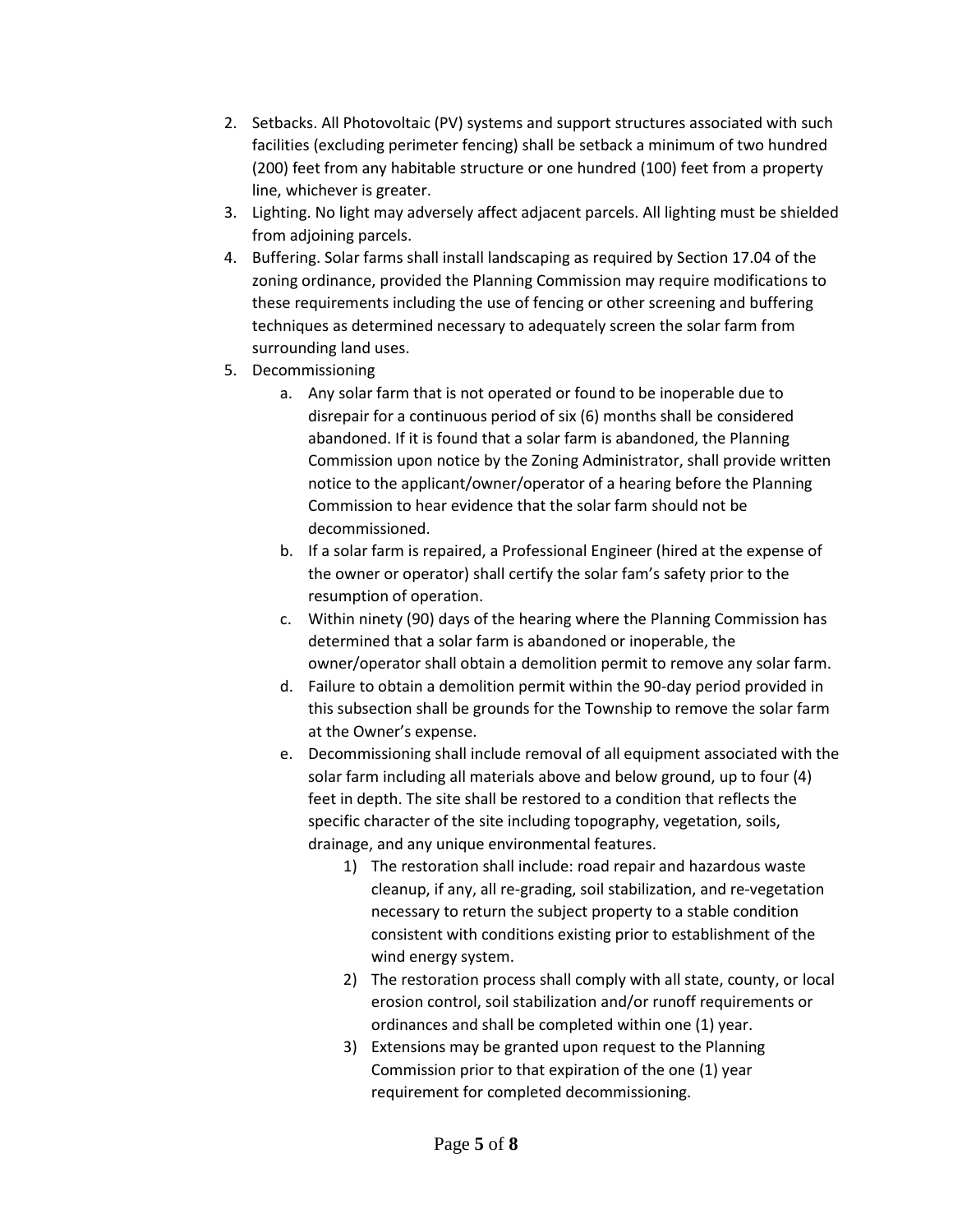- f. The decommissioning plan shall also include an agreement between the applicant and the Township that includes, but is not limited to the following conditions:
	- 1) The financial resources for decommissioning shall be in the form of a surety bond with a replenishment obligation and shall be deposited by a bonding agent acceptable to the Township.
	- 2) The financial resources for decommissioning shall be 125% of the estimated removal and restoration cost. The Planning Commission shall require independent verification of the adequacy of this amount from a Professional Engineer.
	- 3) The Planning Commission shall annually review the amounts deposited for removal, site restoration, and administration costs are adequate for these purposes. If the Planning Commission determines that these amounts are not adequate, the Township shall require the owner/operator to make additional deposits to increase the amount of the surety bond to cure such inadequacy.
	- 4) The Township shall have access to the surety bond funds for the expressed purpose of completing decommissioning. If decommissioning is not completed by the applicant within one (1) year of the end of project life, inoperability of solar farm or facility abandonment. Surety bond funds may be used for administrative fees and costs associated with decommissioning.
	- 5) The Township is granted the right of entry onto the site, pursuant to reasonable notice, to effect or complete decommissioning.
	- 6) The Township is granted the right to seek injunctive relief to effect or complete decommissioning, as well as the Township's right to seek reimbursement from the applicant or applicant's successor for decommissioning costs in excess of the surety bond amount and to file a lien against any real estate owned by applicant or applicant's successor, or in which they have an interest, for the amount of the excess, and to take all steps allowed by law to enforce said lien..

**ARTICLE III.** Article 21 of the Birch Run Township Zoning Ordinance is hereby amended by adding the following:

# **Article 21 Definitions**

**Solar panels** – Structures that provide electrical power generation through the utilization of photovoltaic cells, typically building-integrated, non-mechanical semiconductor devices that convert sunlight into direct current electricity.

**Solar farms** – Facilities that consist of a group of solar panels used to generate electrical power for use off-site

**Solar panel height** – Distance from the base of the structure to the highest point of the solar panel.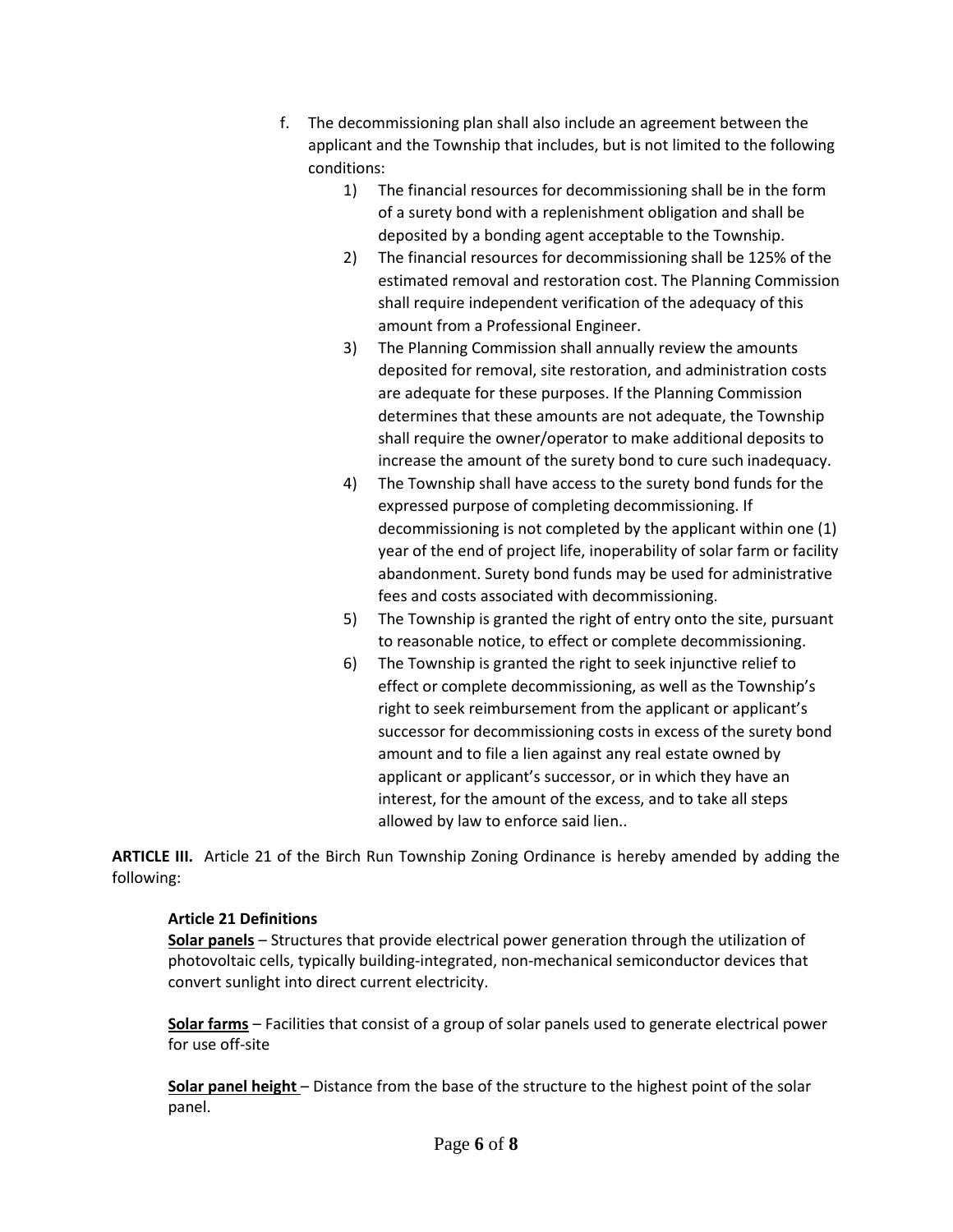

**ARTICLE IV.** This ordinance and its various articles, paragraphs and clauses thereof are hereby declared to be severable. If any article, paragraph or clause is adjudged unconstitutional or invalid, the remainder of this amendatory ordinance shall not be affected thereby.

**ARTICLE V.** All ordinances and provisions of ordinances of the Birch Run Township in conflict herewith are hereby repealed.

**ARTICLE VI.** This amendatory ordinance shall be published as required by law and shall take effect 7 days after publication.

## **CERTIFICATION**

The foregoing ordinance is hereby certified to be the authentic record of the ordinance which was duly adopted by the Township Board of the Township of Birch Run on the 14<sup>th</sup> day of May 2019, and published on the 22<sup>nd</sup> day of May 2019.

YEAS: Kiessling, Parlberg, Sheridan, Totten, Trinklein, Moore NAYS: None ABSENT: Letterman